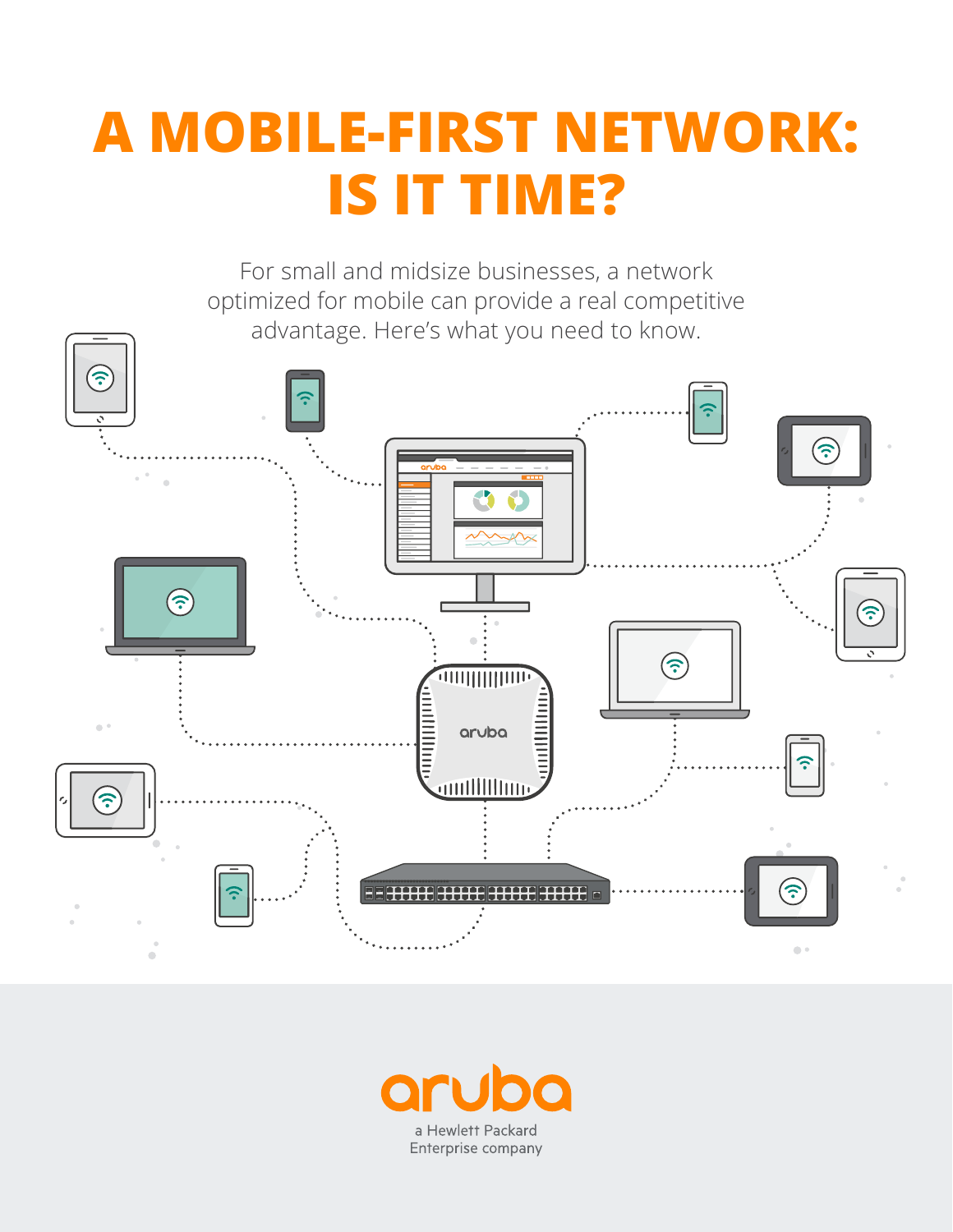## **TABLE OF CONTENTS**

| <b>INTRODUCTION</b>                                         | 3               |
|-------------------------------------------------------------|-----------------|
| <b>CHAPTER 1:</b><br>The benefits of a mobile-first network | 5               |
| <b>CHAPTER 2:</b><br>Dispelling modern network myths        | 9               |
| <b>CHAPTER 3:</b><br>Advantages of a mobile-first network   | 12 <sup>1</sup> |
| <b>CHAPTER 4:</b><br>Implementing the network               | 15              |
| <b>CHAPTER 5:</b><br>Tips, how-tos, and questions to ask    | 18              |
| <b>CONCLUSION</b>                                           | 22              |

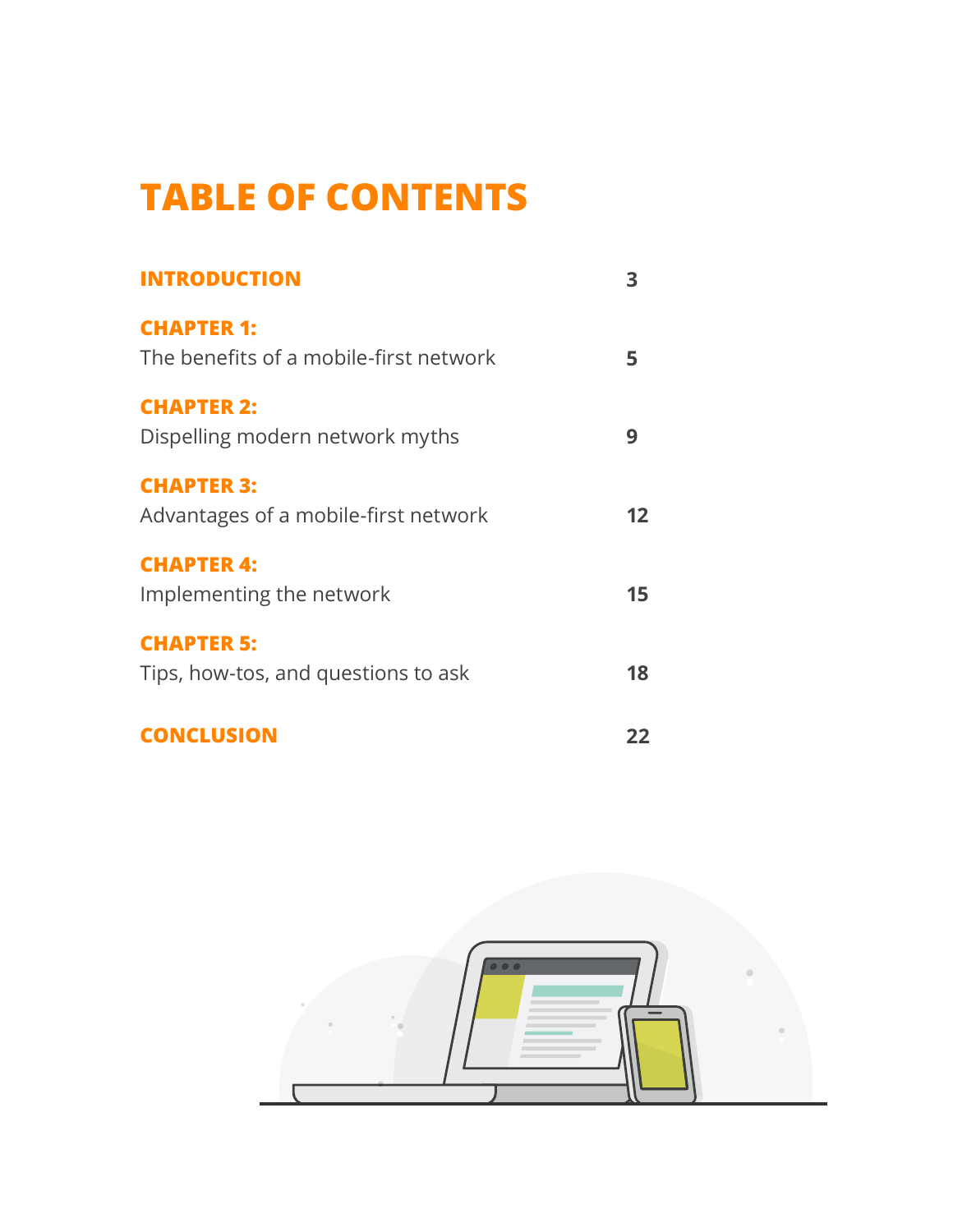<span id="page-2-0"></span>

### **INTRODUCTION**

The explosion of smartphones, tablets, cloud-based applications, and the Internet of Things has changed the nature of work. This new mobile-first environment is mostly a good thing for small and midsize businesses (SMBs).

Forbes reported SMBs that adopt mobile technologies see double the revenue growth and create up to eight times as many jobs as their less mobile-ready peers.<sup>1</sup> Small businesses alone save over \$67 billion a year using mobile apps, tablets, and smartphones.<sup>2</sup>

In fact, 67% of the SMBs are using tablets for business purposes, and 93% are using employee-owned smartphones.3

But too often, networks—even networks that are just a few years old—simply aren't robust or flexible enough to keep up with the demands of a mobile environment.

For SMBs with these network challenges, there is a simple, affordable option: an integrated network built around 802.11ac LAN technology, a secure and scalable switching solution, and simple cloud management. While wireless is the primary means by which employees will access the network, the best solution for SMBs is an end-to-end wireless and wired infrastructure that is easy to deploy and offers built-in security and tools to collect and analyze network performance data.

This eBook explores how an integrated network built around 802.11ac can provide SMBs with a higher-performing, secure network for today's business environment. And how simple and profitable—setting up such a network really is.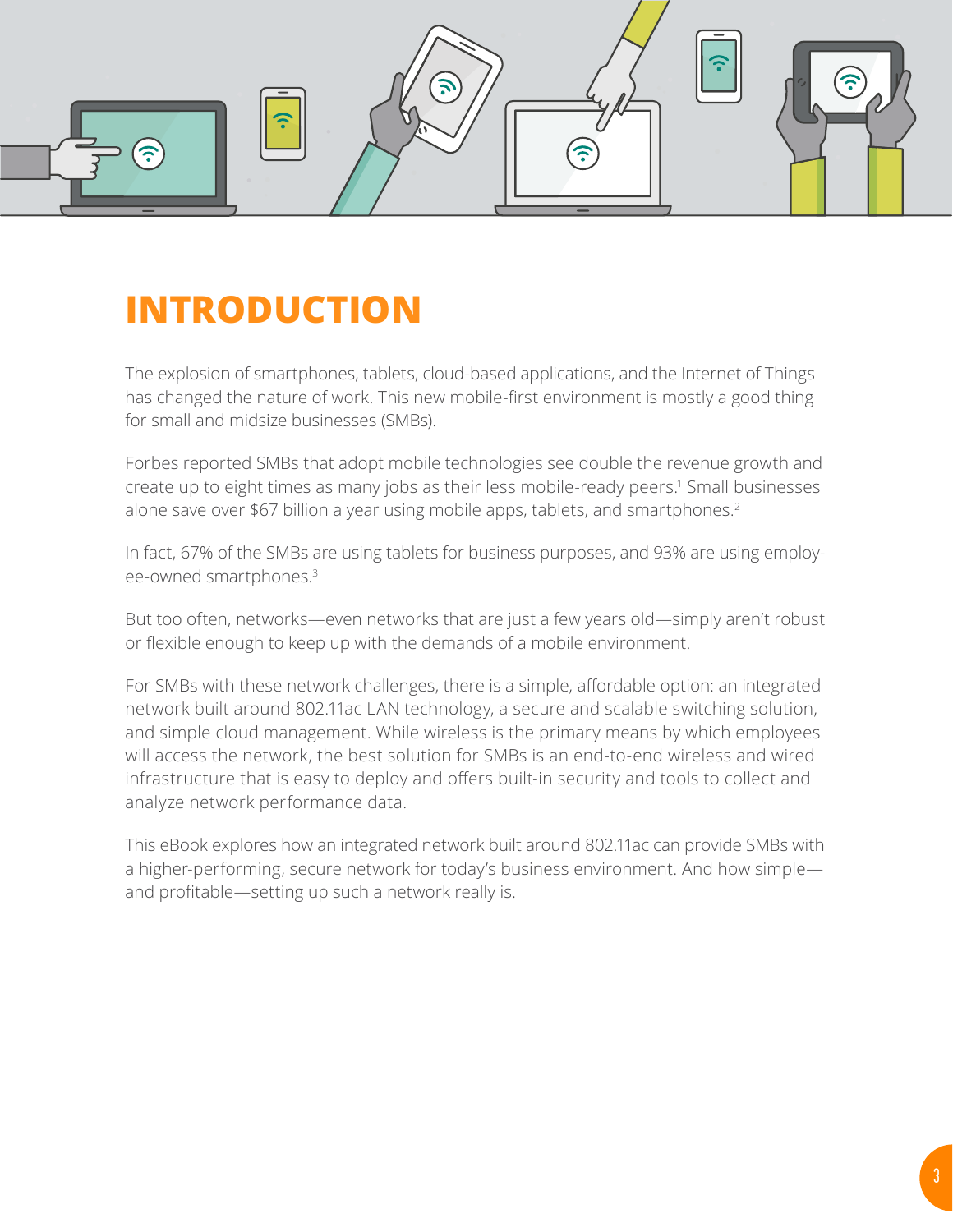

Seven in 10 businesses get user complaints about poor Wi-Fi, but **six in 10 SMBs don't have on-staff networking expertise.4**



**67%** of SMBs view mobile solutions and services as critical to their business services as critical to their business.<sup>5</sup>



**78%** of U.S. small businesses will have fully adopted cloud computing by 2020.<sup>5</sup> adopted cloud computing by 2020.5

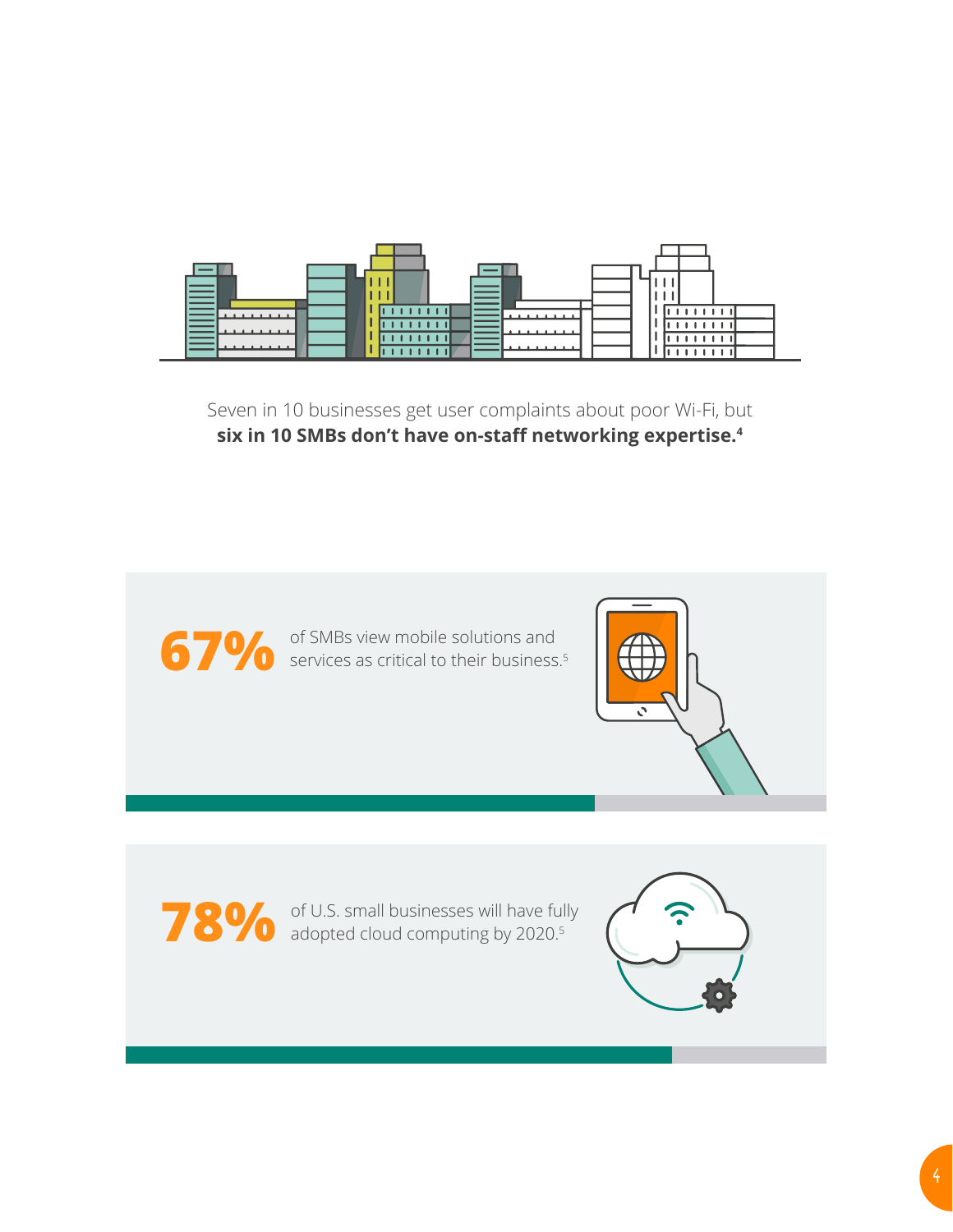# <span id="page-4-0"></span>The benefits of a mobile-first network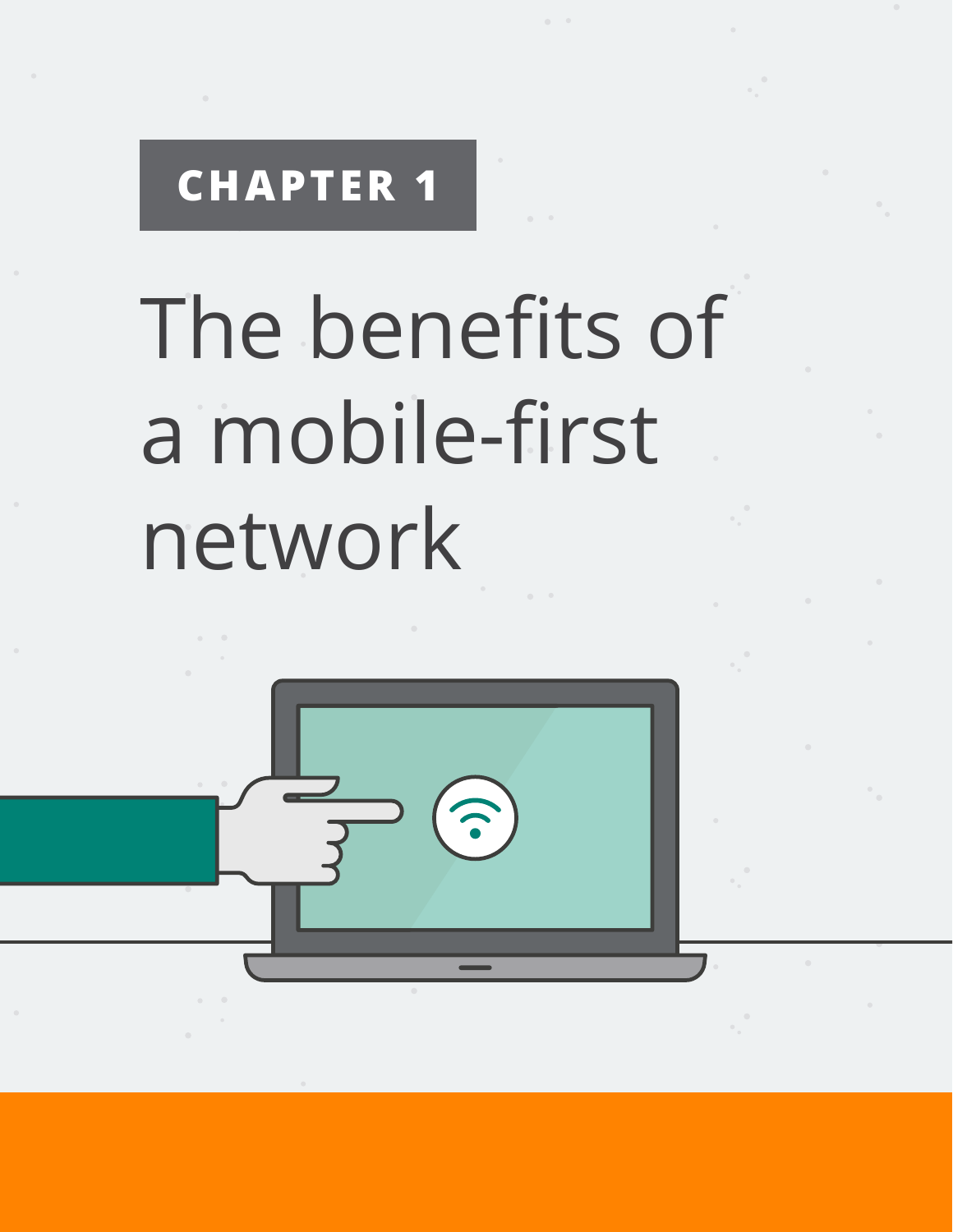No matter the size of your business, when you have a reliable network, productivity increases. Why? Because employees don't have to wait for the network to get work done—and your limited IT team won't have to respond to as many helpdesk tickets, freeing them to focus on other innovations to help your business grow.

A robust network infrastructure allows you to prioritize and optimize business-critical applications so you can respond faster to customers and make smart business decisions.

#### **A strong integrated solution provides the following benefits:**

- An infrastructure that is easy to deploy and offers built-in security and the tools to collect and analyze network performance data
- More insight into users, devices, and apps running on the network to ensure the network runs smoothly
- A flexible and easy-to-use network management solution that can grow with the business
- Integrated and automated security controls and intrusion detection to help protect business data from malware and unauthorized users

Today, that solution should be built around an integrated solution of wired and 802.11ac wireless, which offers wireless access speeds three times faster than 802.11n (1.3 Gbps vs. 0.45 Gbps).<sup>6</sup> An 802.11ac access point has increased signal strength and data range, with 400 Mbps at 75 feet, while 802.11n provides only 200 Mbps at the same distance. Thanks to its eight multi-input multi-output (MIMO) antennas or spatial streams at 80 MHz, 802.11ac allows for a significant increase in user bandwidth.<sup>6</sup>

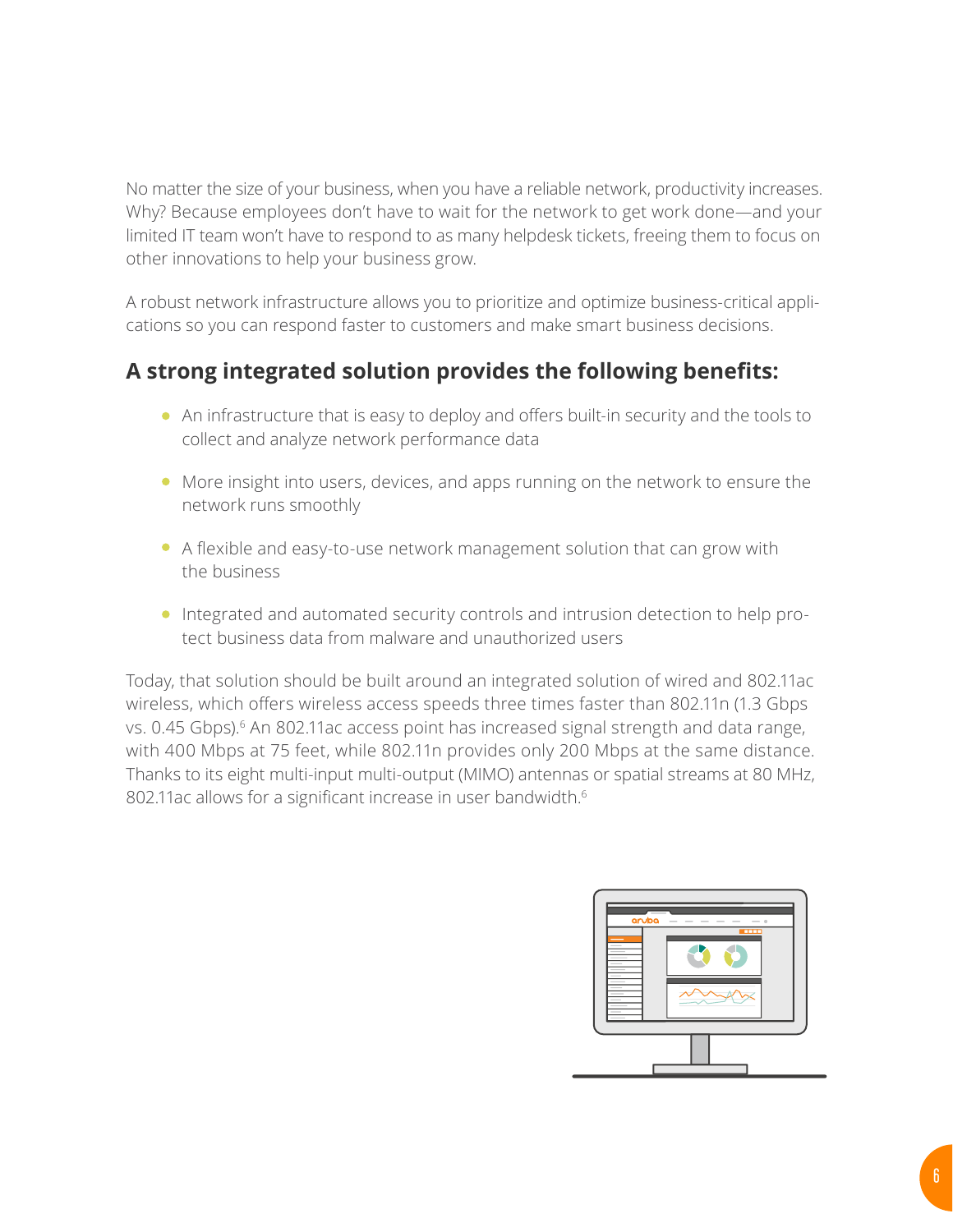### **But those are stats. How do they translate to the real world?**

According to Yugendran Pillay, head of IT with North Sydney Boys High School in Crows Nest, South Wales. That school transitioned to an Aruba 802.11ac network to support its modern technologies and electronic resources for students. Their network is now stable and strong enough to support more than 400 devices with no access issues.

"We now have 70 Aruba 802.11ac 220 Series Instant access points distributed throughout the school," Pillay says. "We are not aware of any areas on campus that our wireless network does not reach. There is excellent coverage across the entire site, in and outside classrooms."

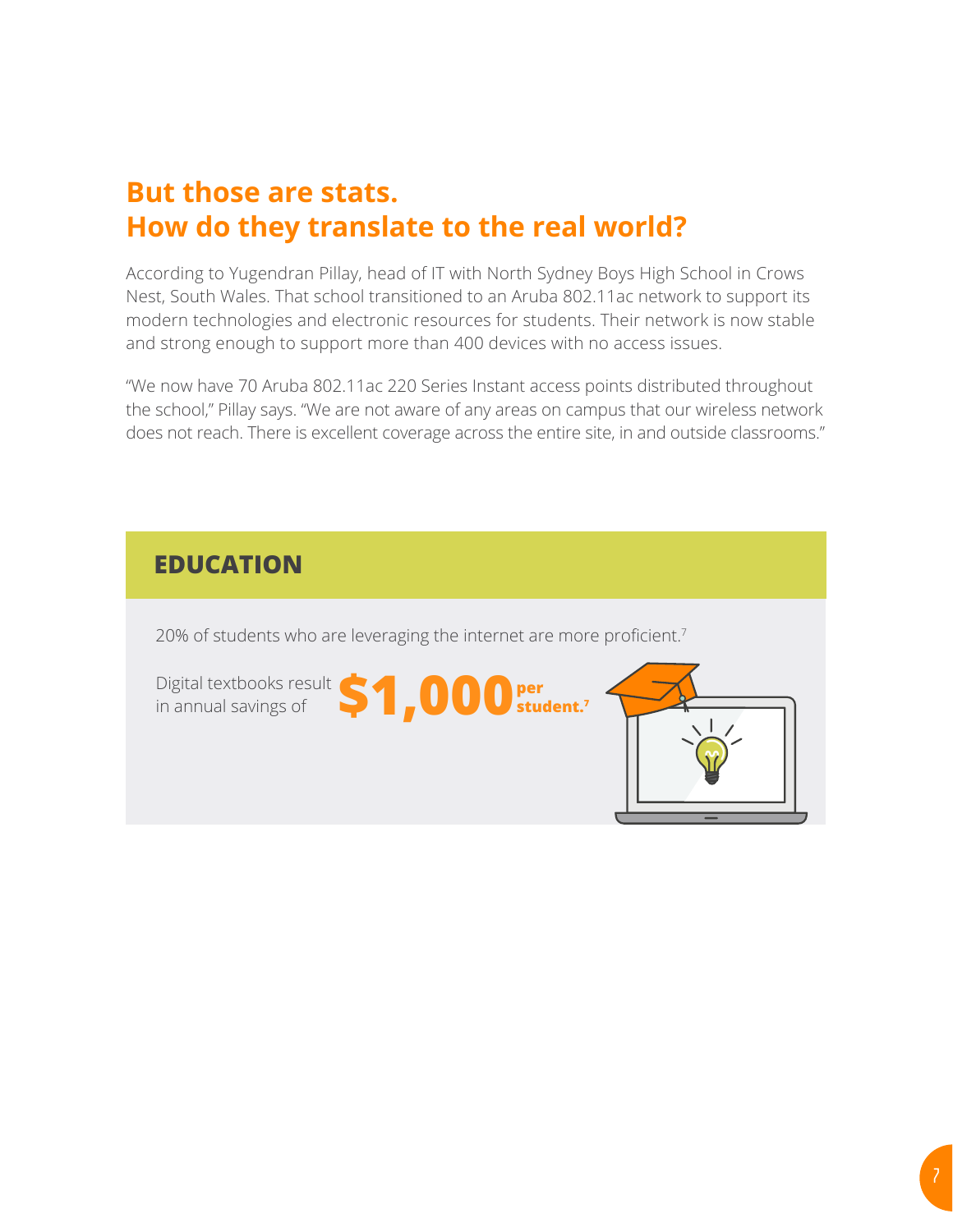#### **HEALTHCARE**

For healthcare companies, Wi-Fi has become the foundation for more meaningful and positive interactions between providers and patients.



#### **RETAIL**

Research shows 42% of shoppers search for product information while in the store—and if a store isn't providing Wi-Fi, those customers might choose to leave rather than waste precious data.

**64%** of retailers pl

of retailers plan to implement

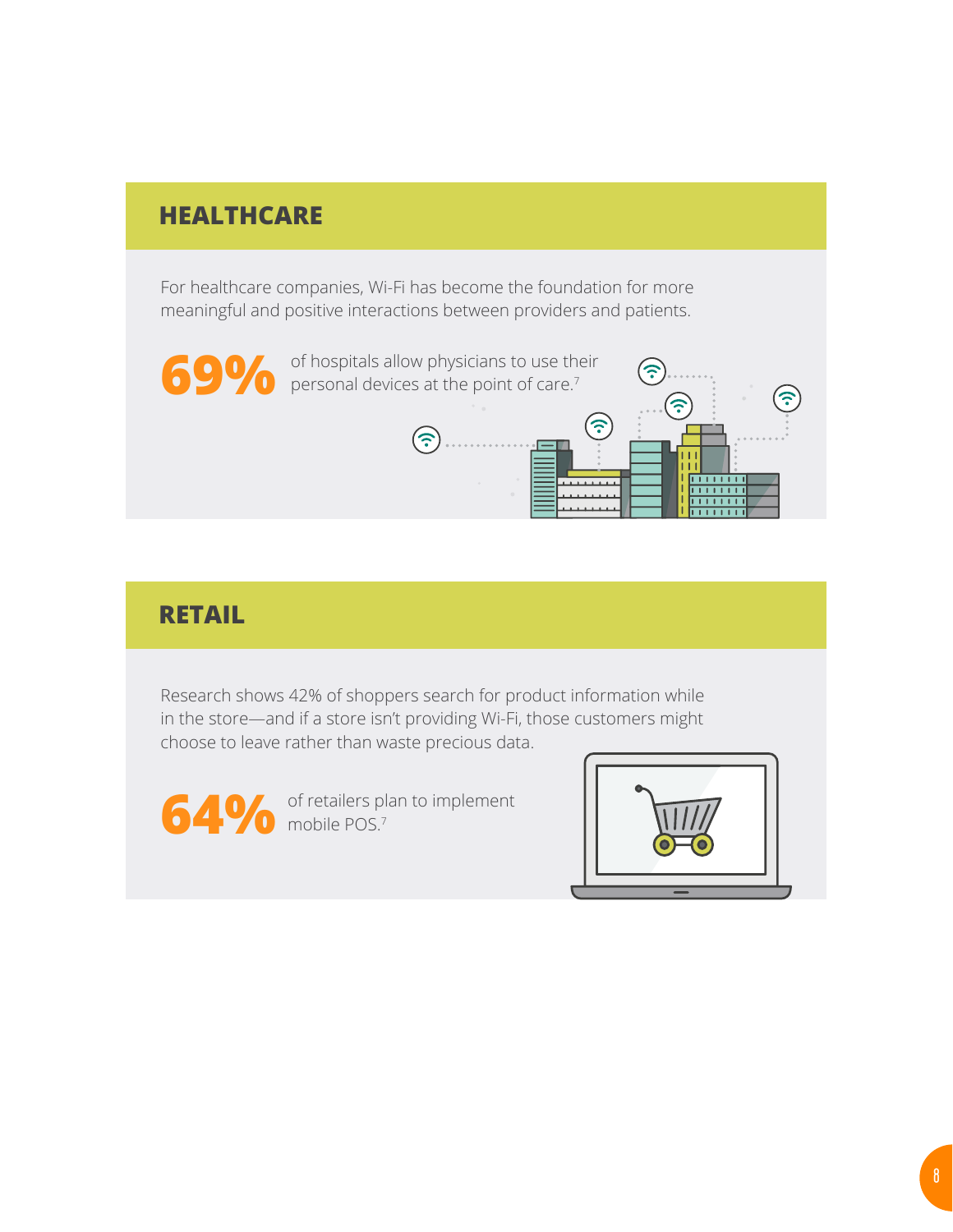# <span id="page-8-0"></span>Dispelling modern network myths

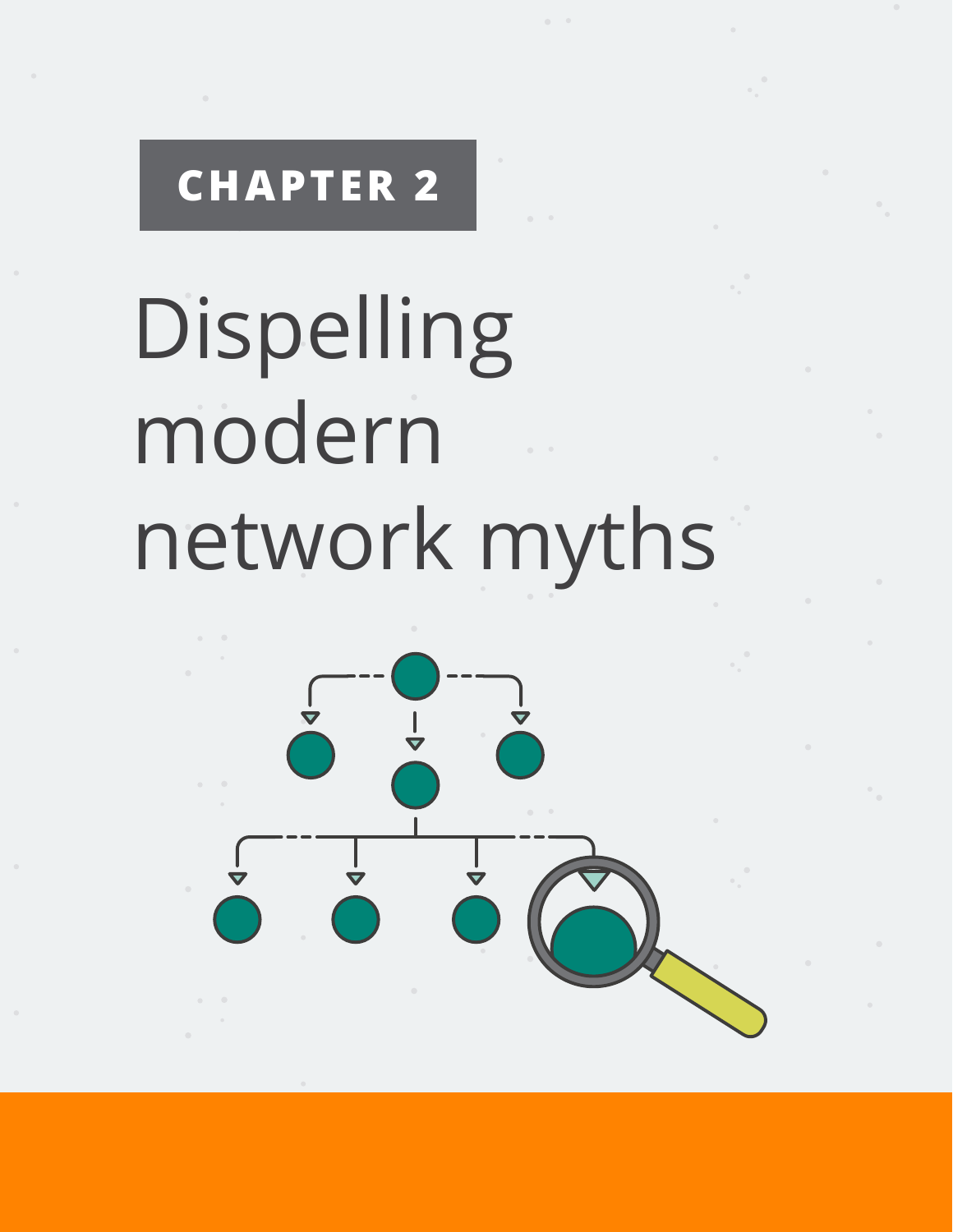Many companies—especially SMBs, which have limited budgets and limited in-house resources—are hesitant to invest in a newer network for fear the new technology is too expensive or beyond their management capabilities. But that fear is unfounded. Here are some all-too-common myths about the newest network solutions that don't hold water in the real business world.

#### **MYTH #1**

#### **It's too expensive.**

The cost of high-performing networks has come down significantly. Aruba offers enterprise Wi-Fi and switching at a consumer-grade price. And the benefits your company can reap from an upgraded solution—in productivity, increased customer engagement, sales growth, and more—means you quickly achieve ROI.

#### **MYTH #2**

#### **It's not easy to set up and maintain.**

Thanks to plug-and-play and other innovations designed to simplify setting up, creating, updating, and maintaining your network has never been easier. For example, Zero Touch Provisioning allows IT to directly ship Aruba Instant APs and switches to remote sites where someone with no technical expertise can simply unpack them, power them up, and connect to the network. Configuration is automatically pushed from Aruba Central so your network is up and running in minutes.

Furthermore, Aruba provides a simple dashboard that gives an overview of the network, along with client and application performance monitoring views. Detailed drill-downs help isolate problems and identify rogue devices, ensuring top-notch performance with a few simple clicks.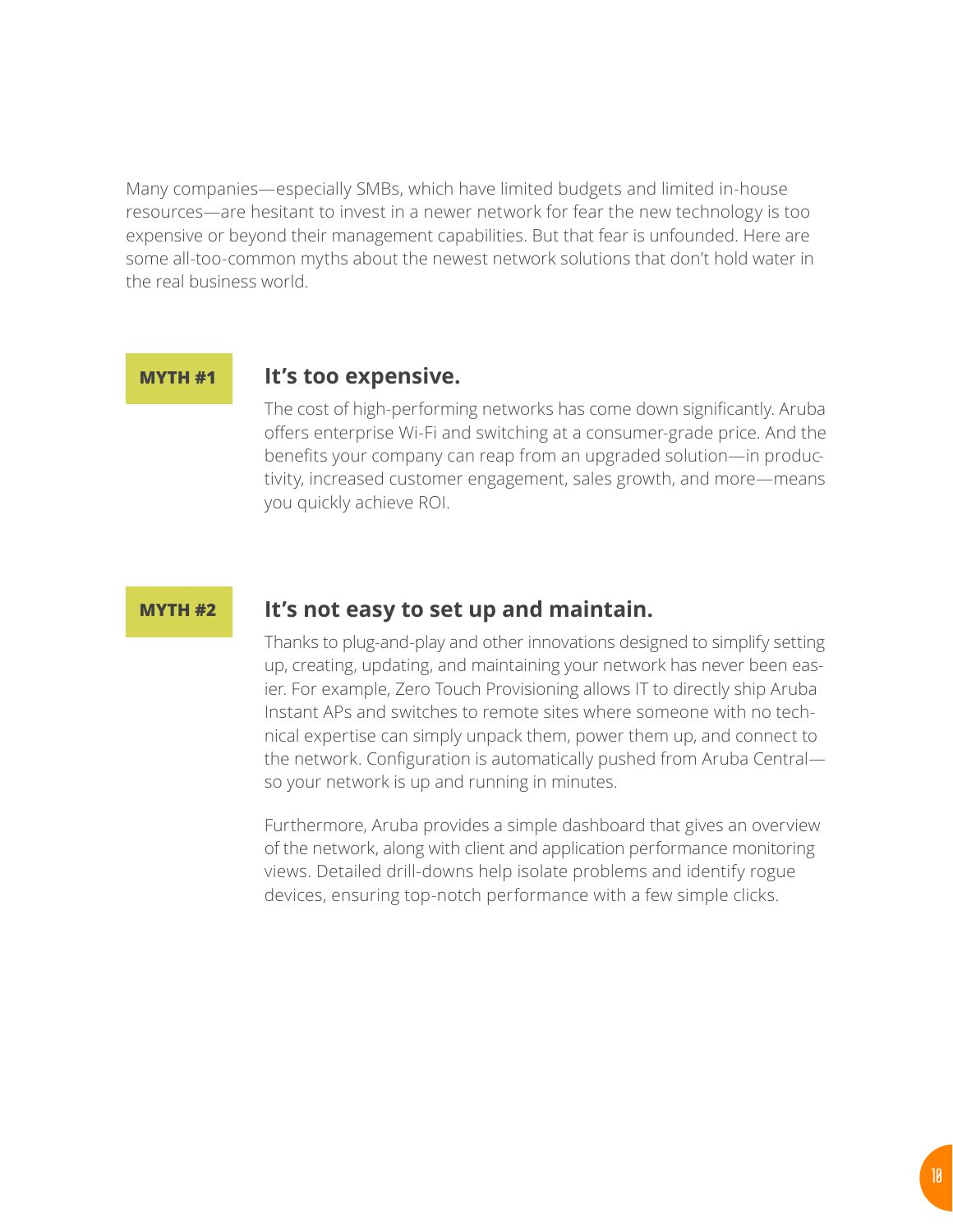#### **MYTH #3**

#### **I need to hire an experienced professional to manage the network.**

With the right solution, management is easy. For instance, the free local management interface provided with Aruba Instant APs provides visibility into the network and capabilities to manage the network locally. You can also manage multiple locations in the cloud, or on-premises in a simple, straightforward format.

#### **MYTH #4**

#### **Wireless networks lack security.**

Aruba 802.11ac offers the option for integrated and automated security controls to protect your business data from malware and unauthorized users, and intrusion detection and prevention to safeguard your infrastructure. Aruba's Instant Wi-Fi includes built-in firewall and smart application handling for granular visibility and control to make it even more secure.

#### **MYTH #5**

#### **Wireless networks aren't reliable.**

This used to be a valid concern. But with 802.11ac's increased capacity and stronger signal strength and data range, your network will be more reliable than ever. Newer switches, such as the Aruba 2930F switch series, which is designed with a powerful ProVision ASIC, provide PoE+ power and wirespeed 10GbE uplinks so the network can support the media-rich, bandwidth-intensive applications your business demands.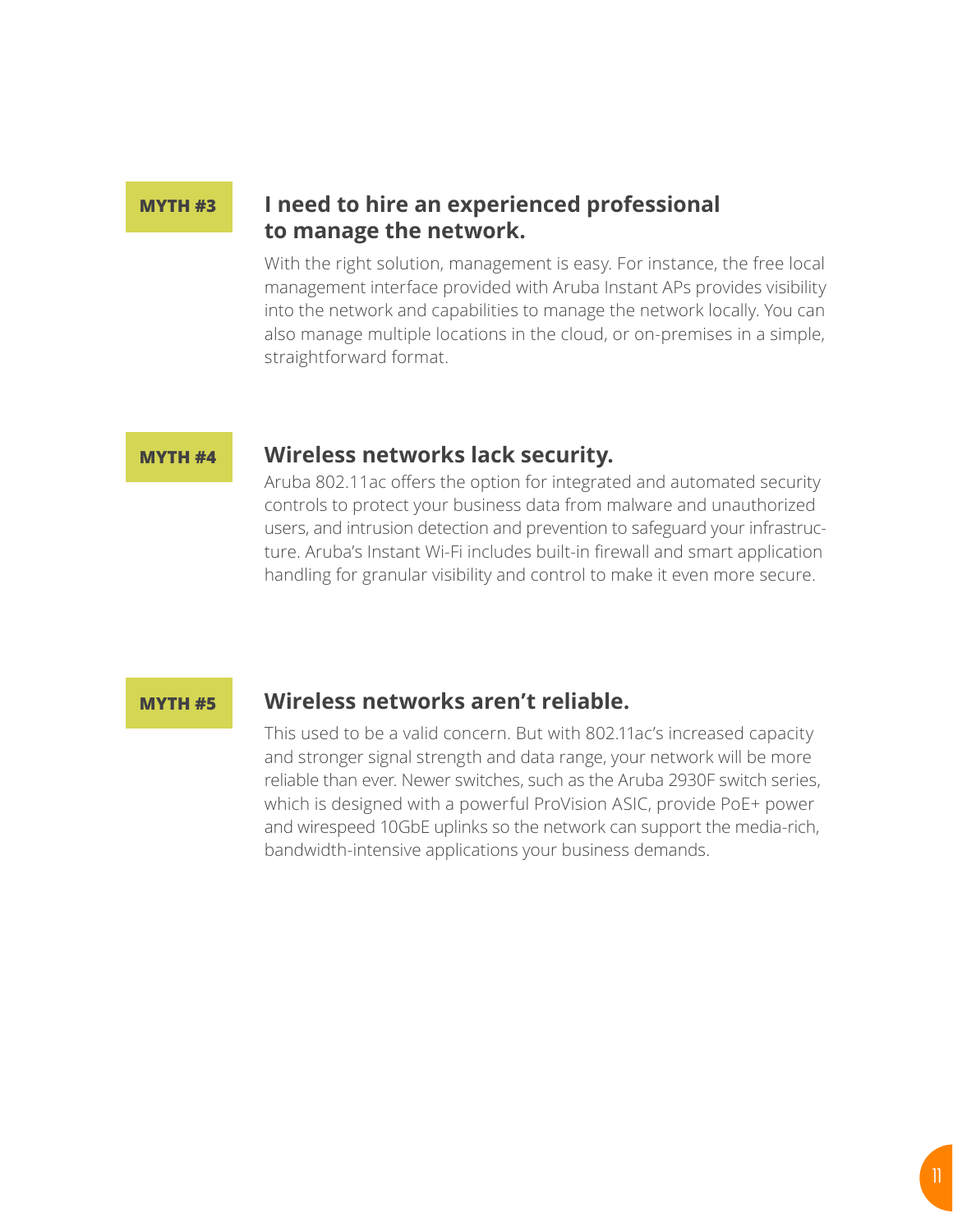# <span id="page-11-0"></span>Advantages of a mobile-first network

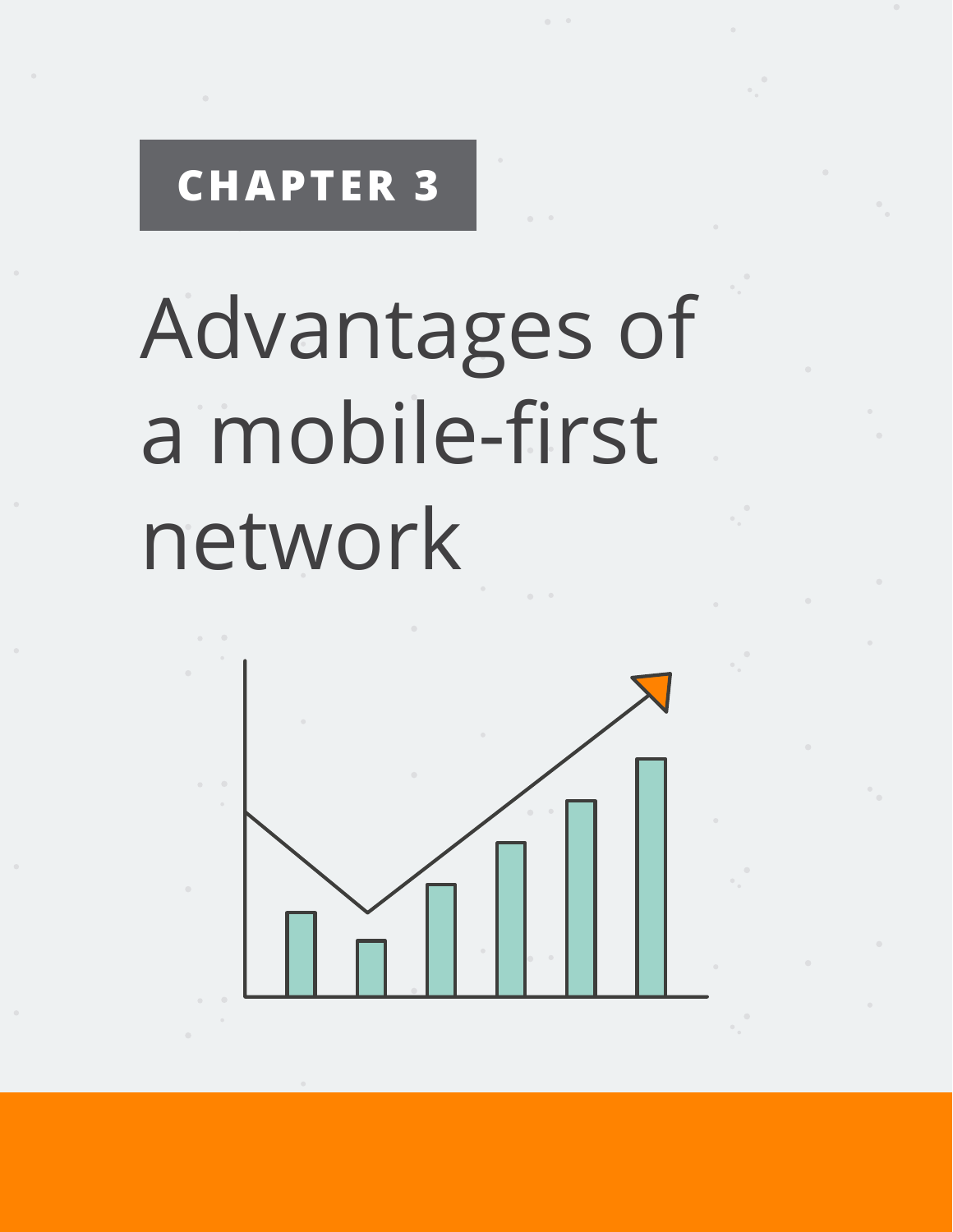A mobile-first mentality isn't about written documents or lines of code; it's an organization-wide attitude and approach where everything from infrastructure to applications are designed around offering a consistently positive mobile experience to every user.

But sometimes there is some hesitation to upgrade the network—especially from the financial folks who don't have deep interaction with it daily, but who do have to sign off on any purchase.

So it helps to show them the impact a mobile-first network strategy has on the following: $9$ 



#### **IMPROVING THE CUSTOMER EXPERIENCE**

By the year 2020, customer experience is expected to overtake price and product as a key brand differentiator.<sup>10</sup> A customer's communications with a business is a big part of this experience, and having reliable, fast Wi-Fi can provide an advantage—especially in customer-facing businesses, like restaurants and coffee shops.



#### **INCREASING WORKFORCE PERFORMANCE**

Employees who can work from anywhere put in an average of an extra two hours a day and send out 20 more emails per day than the traditional office employee.<sup>11</sup>

#### **INCREASING WORKFORCE PRIDE**

Workers who consider their employers "mobile pioneers" are typically more productive, creative, satisfied, and loyal.<sup>11</sup>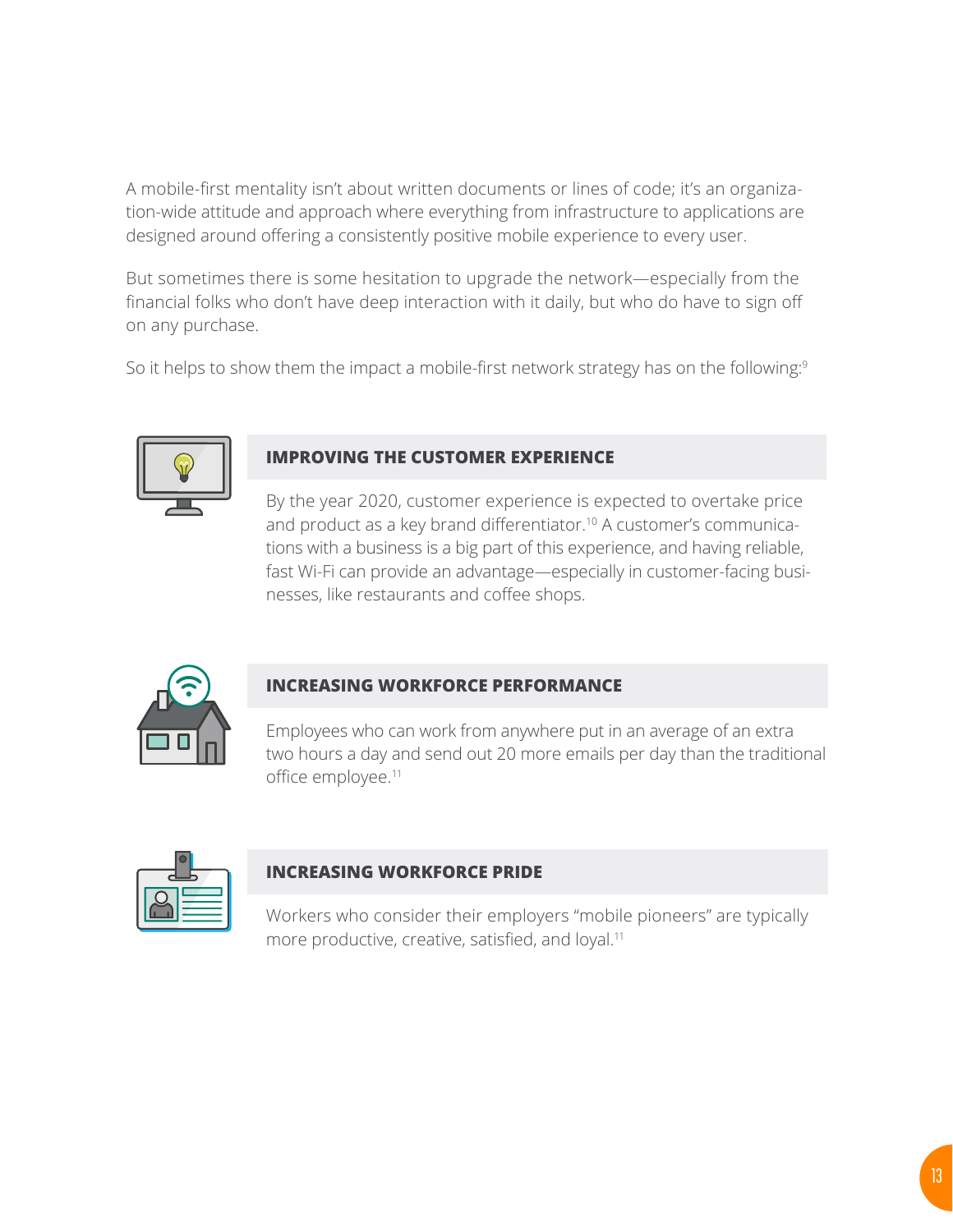

#### **INCREASING REVENUE**

Modern technologies have made us less patient, and businesses are judged by how quickly calls, emails, and texts are returned. Just a few minutes can be the difference between a sale and a loss; businesses that respond to a web inquiry within five minutes are nine times more likely to convert the lead to a sale.<sup>12</sup>

### **Switch it up: Creating the foundation for highspeed APs**

802.11ac APs, when paired with modern switches, improve data throughput, speeds, and reliability while handling more devices simultaneously. To ensure they operate smoothly, the wired foundation needs to be able to support these new APs. Here are some tips to consider as you help solve some of those pains:<sup>13</sup>

- Switching has to be gigabit Ethernet at the edge to keep up with increased data flow. Multi-gigabit Ethernet ports provide more capacity using existing cabling when you're deploying high-speed Wave 2 802.11ac APs.
- Have 10 GbE from the access to aggregation or core switch to handle the increased traffic, eliminating any bottlenecks. At a minimum, make sure your uplinks can support some type of link aggregation protocol like LACP.
- Switches supporting PoE/PoE+ (Power over Ethernet) provide the power for access points. 802.11ac access points use up to 25 watts of PoE, so make sure your switching solution supports IEEE 802.3 at PoE+ which delivers up to 30 watts per port.
- Integration of deployment and management of switches together with access points can simplify the task of keeping your network up and running. A cloud-based management platform is ideal when you have limited staff.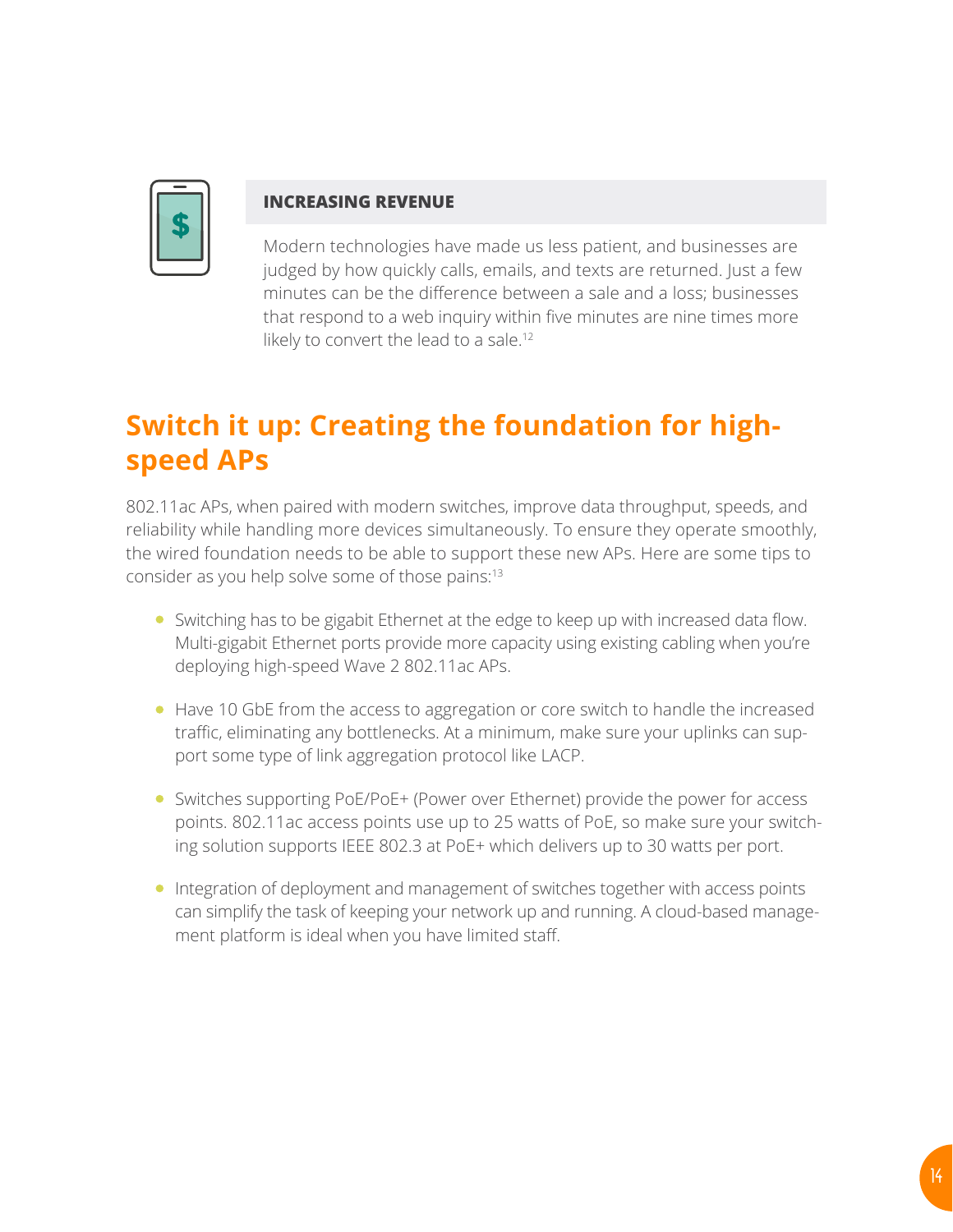# <span id="page-14-0"></span>Implementing the network

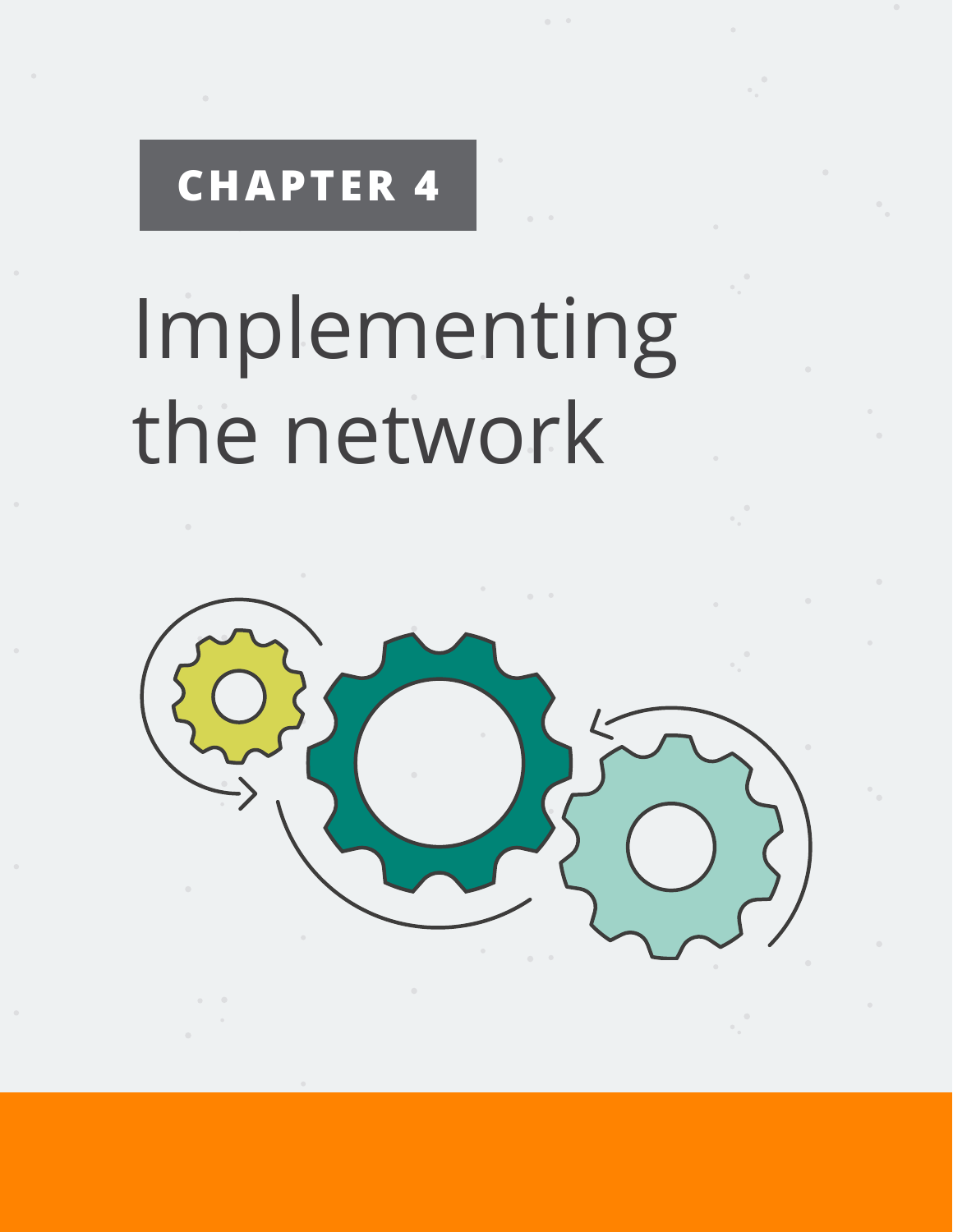On top of that foundation lies your management system. A cloud management tool can save you money and increase flexibility and scalability. Managing these services can be complex, requiring management and cost evaluations for multiple services running across multiple cloud platforms, resource consumption details, integration with other enterprise tools, and other factors, so a simple tool is best.

Aruba Central, for example, simplifies the management of Aruba Instant APs, switches and mobility controllers while offering remote monitoring and troubleshooting, centralized configuration and firmware management, compliance reporting, and Zero Touch Provisioning.

### **Some implementation tips:**



Invest in a network that can grow over time, so you can add features and functionality as needed.



Make sure your switches and access points are easy to install, use, and manage.



Keep in mind reliability and redundancy when designing your network.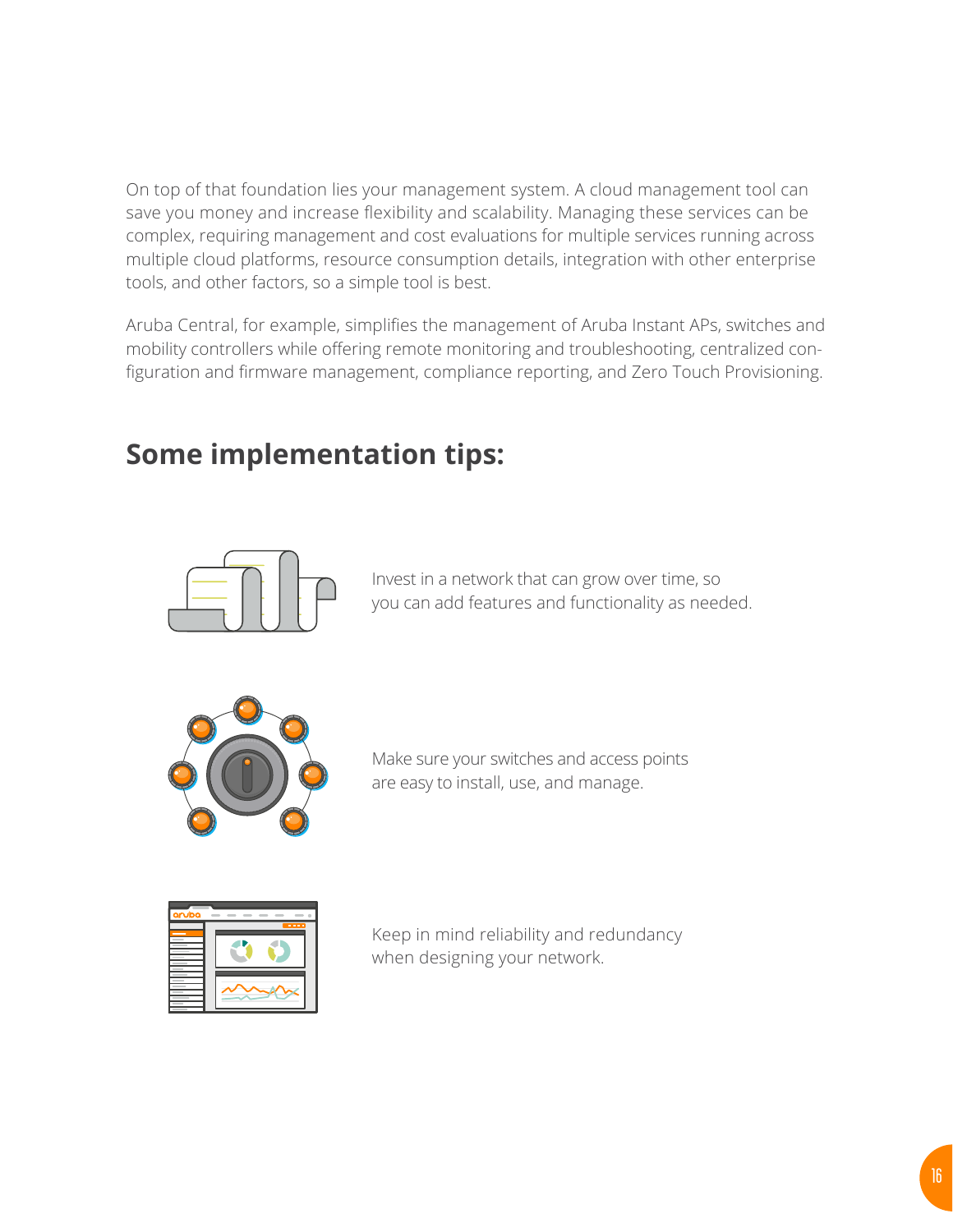For wireless networks, Aruba Instant 802.11ac APs feature fast set up, an enterprise-grade firewall, a built-in management dashboard, and gigabit Wi-Fi speeds—all in one affordable package. Aruba Instant offers:

- Simplicity with fast setup that doesn't require network expertise, and a free built-in management interface
- Performance tested 36% faster than competing solutions when connecting multiple mobile devices all at once, and scalability as your business grows
- Security with built-in firewall and smart application handling for granular visibility and control
- Reliability with no single point of failover and network survivability to the last access point
- Investment protection when you decide to add a controller later, using the same Instant APs

With wireless networks hitting gigabit speeds, your switches need to keep up with the performance of new devices and applications. The Aruba 2930F switch series, for example, provides a convenient and cost-effective basic Layer 3 access switching solution that sets up quickly with Zero Touch Deployment and built-in 1 GbE or 10 GbE uplinks to deliver right-size network access and performance for your mobile campus.

To avoid potential future bottlenecks, Aruba's 3810 switches allow you to raise the data rates to 2.5 Gbps, 5 Gbps, and even 10 Gbps. With multi-gig capability, the 3810 series enables you to future-proof your network infrastructure as new, higher capacity wireless technologies emerge.

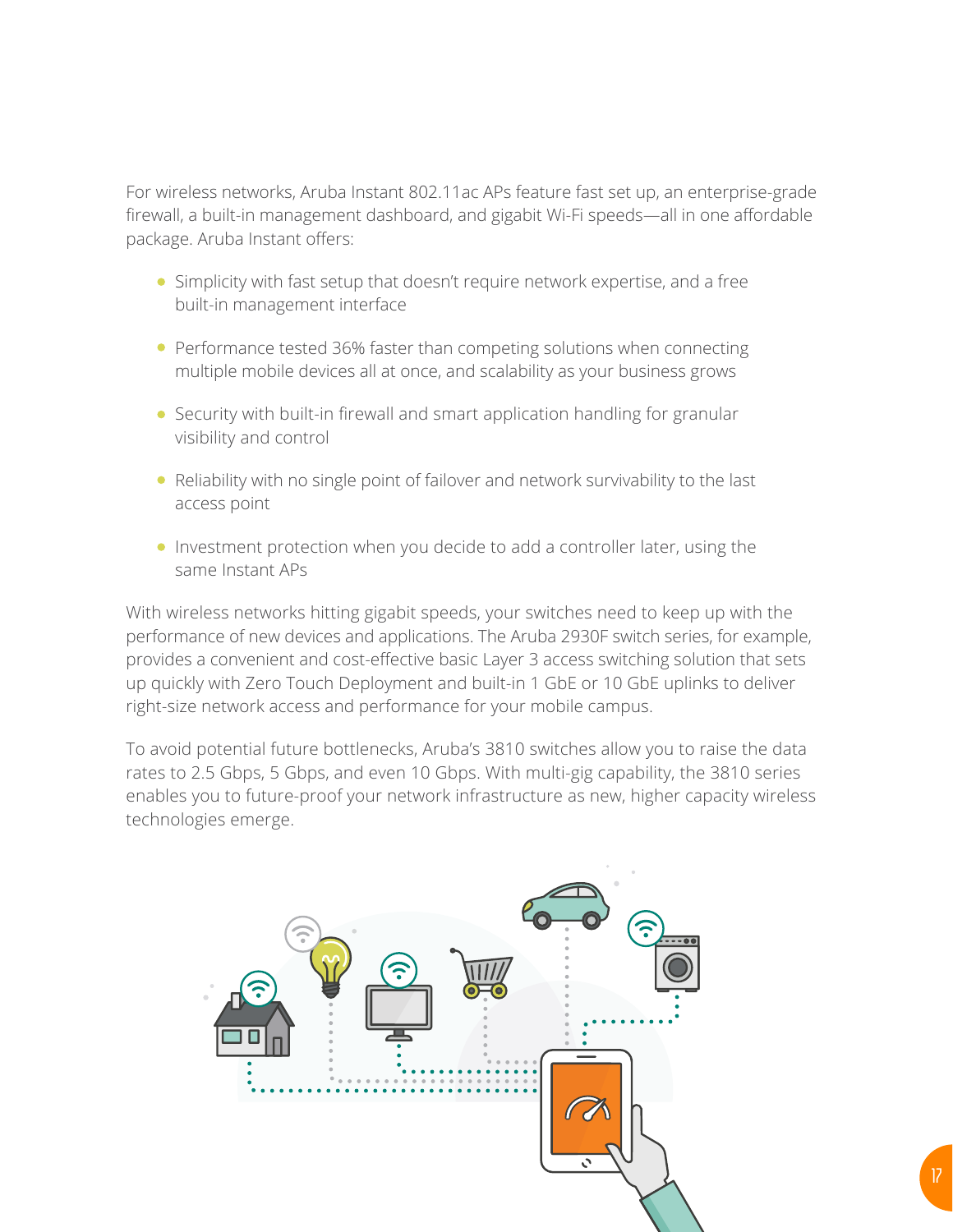# <span id="page-17-0"></span>Tips, how-tos and questions to ask

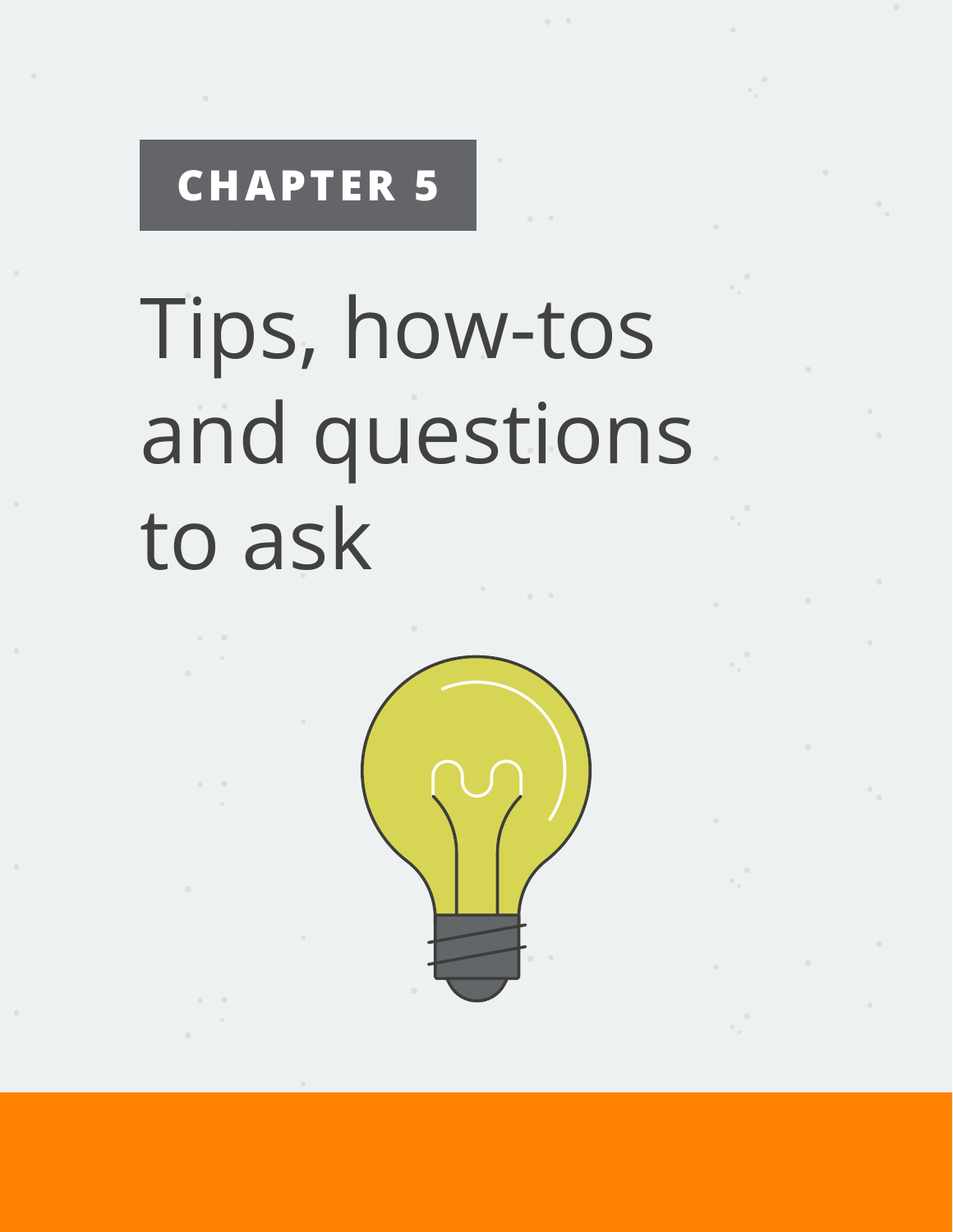Before diving into network migration, you should lay the groundwork to establish the best plan.

Of course, the most efficient method might be bringing in a trusted, experienced consultant to lead your migration. But, if you want to do some or all of it on your own, here are a few crucial steps you should complete to make your transition as smooth and successful as possible:

#### **STEP #1 Consider: Wired or wireless connections for your users? Or a mix of both?**

Wired (or Ethernet) networks do have some advantages, including greater reliability and faster speeds. And they provide the connections for your access points. But, 802.11ac wireless nearly matches the speed and reliability of wired networks with added flexibility. Many businesses choose to incorporate both wired and wireless access with cloud management, a robust solution that provides flexible access and a reliable connection for your critical devices and peripherals.

#### **STEP #2 Complete a wireless site survey**

A new wireless site survey conducted specifically for 802.11ac will help point out the adjustments that have to be made. For example, migrating to the new standard means transitioning to a 5 GHz network, which has less ability to penetrate walls and other building materials.

A proper wireless site survey will allow you to optimize your new network to take advantage of the higher throughput and increased number of channels that 802.11ac has to offer.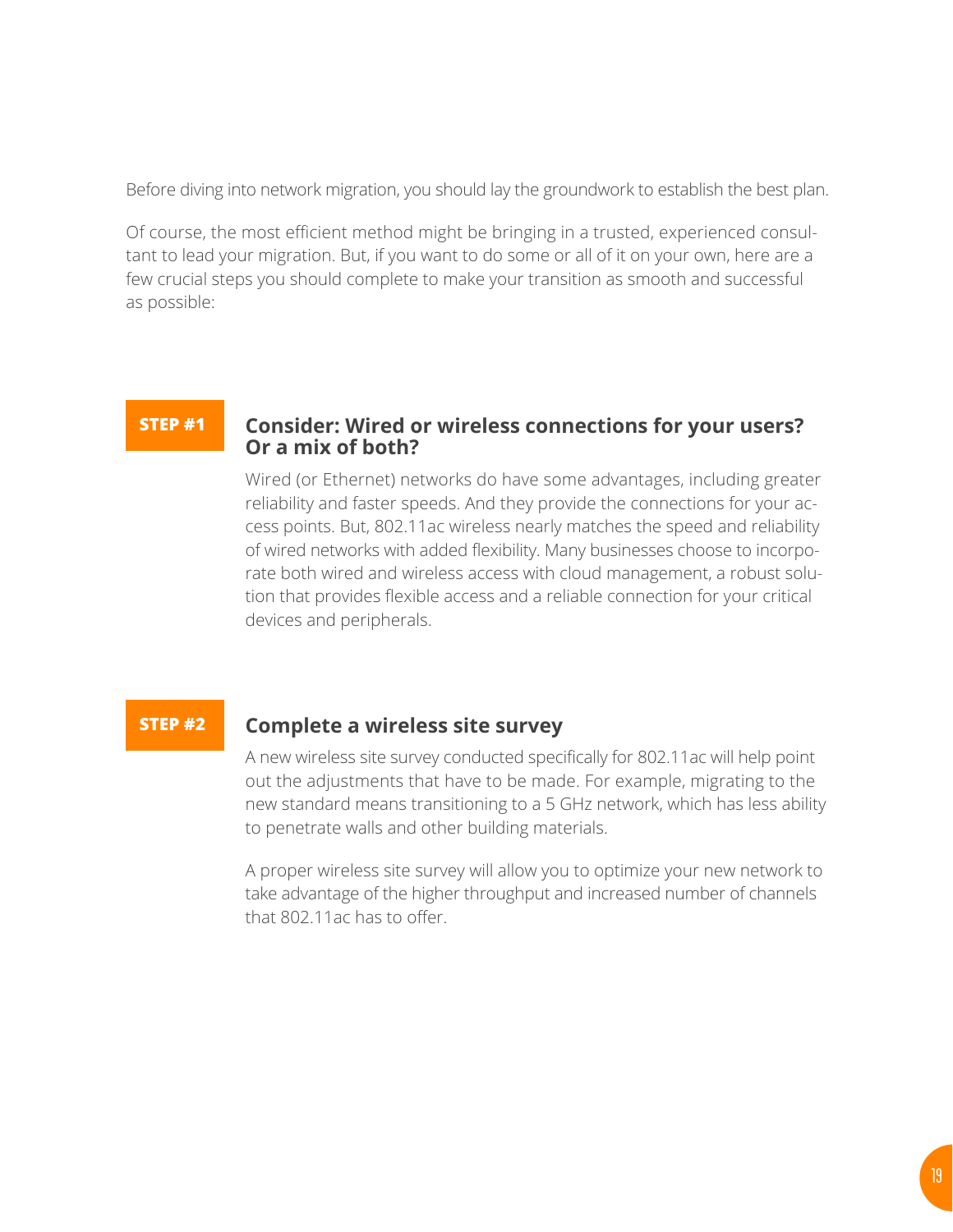#### **Ask yourself:**

- How many computers and peripherals need to connect to the network?
- What kinds of data and files are you storing and sharing?
- What applications will you be using?
- Will employees need or want to access the network from remote locations or using mobile devices?

#### **Make accommodations for 802.11ac Wave 2 STEP #3**

Wave 2 is faster, more reliable, and has more capacity than wave 1. Even if you decide Wave 1 is best for now, be mindful of the future. Although Wave 2 is fairly new, some vendors are already offering wave 2 APs or APs that support Wave 2 technology.

#### **STEP #4**

#### **Allocate budget for upgrades**

The capital investment for 802.11ac equipment is not much different from when you upgraded to 802.11n, although Wave 2 compatibility may increase the cost and you might need higher density of APs. The price tag on your last deployment should give you a good idea of the upgrade cost, though.

Many times, businesses and organizations upgrade to 802.11ac in phases, concentrating on their highest priority areas first and completing the entire migration over time. It all comes down to your specific environment, who and what you're trying to support, and what sorts of IT goals you have going forward.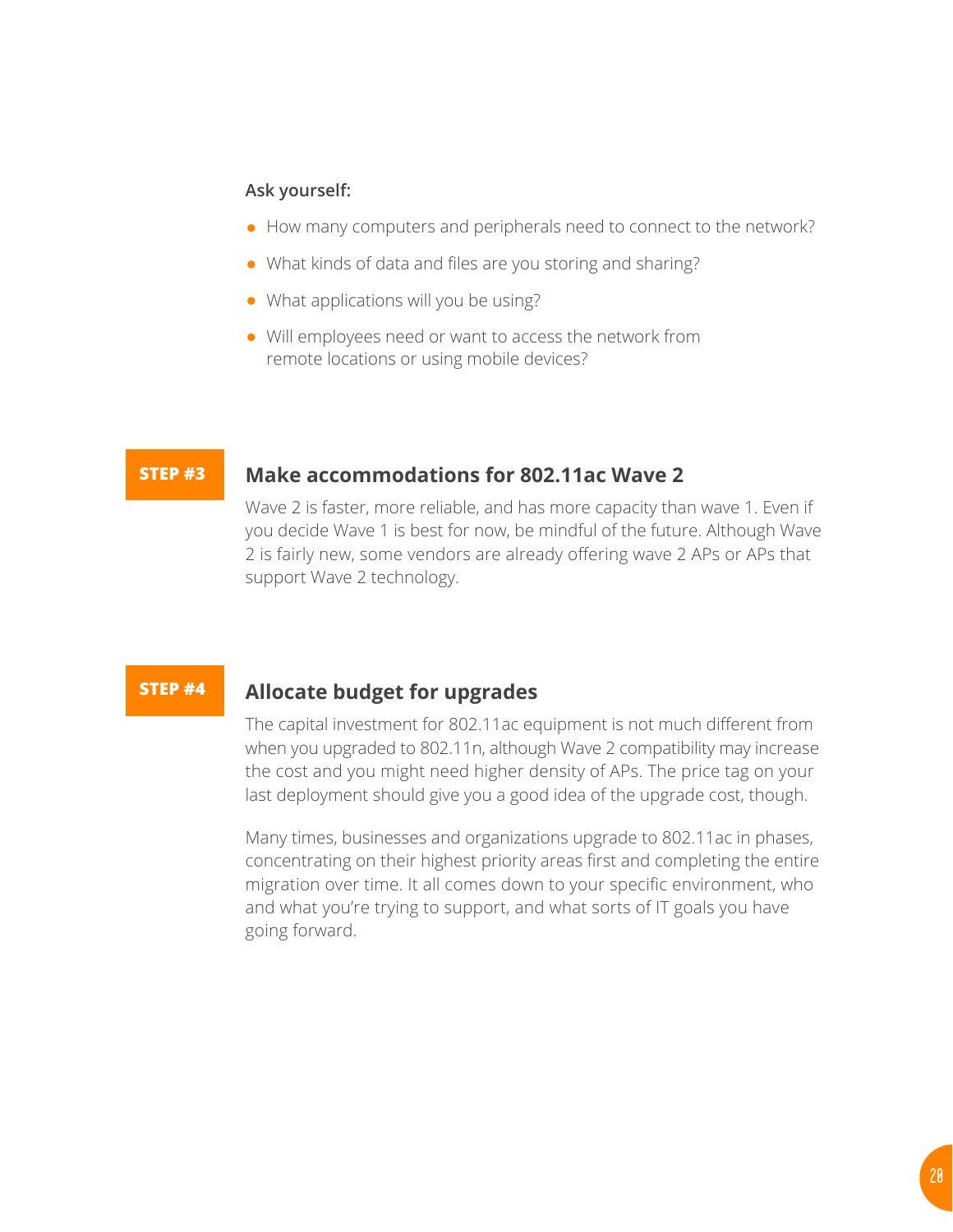### **WAVE 1 VS. WAVE 2**

802.11ac features will come in two waves.

#### **WAVE 1**

Wave 1 refers to the first-generation of 802.11ac products, which use 20, 40, and 80 MHz channels of bandwidth in the 5 GHz band. In some cases, this is combined in the same AP with the older 802.11n in the 2.4 GHz band. This increase in bandwidth means those who use the 5 GHz band get a "less crowded highway" and faster communication speeds; those who still have the 2.4 GHz band have fewer people crowding the channels and slowing traffic.

The performance speeds of Wave 1 can reach 750 Mbps for a single three-stream client and 250 Mbps for single stream such as a smartphone. Data rates for Wave 1 products are capable of supporting up to 1.3 Gbps with three spatial streams.

#### **WAVE 2**

Wave 2 is the second generation of 802.11ac products. The PHY (physical) rate, which affects the throughput rate of data transfer, maxes out at 2.34 Gbps.<sup>8</sup> For SMBs, Wave 2 offers greater density by supporting multi-user, multiple input, multiple output meaning the spectrum is used more efficiently for multiple connected devices, and devices can more easily get on and off the network.

Wave 2 supports additional 5 GHz channels. In addition, Wave 2 can support higher client density because it can communicate with multiple devices at once (MU-MIMO), as opposed to communicating with a single device in Wave 1. And the Wave 2 standard adds a fourth spatial stream, which should mean better overall performance.

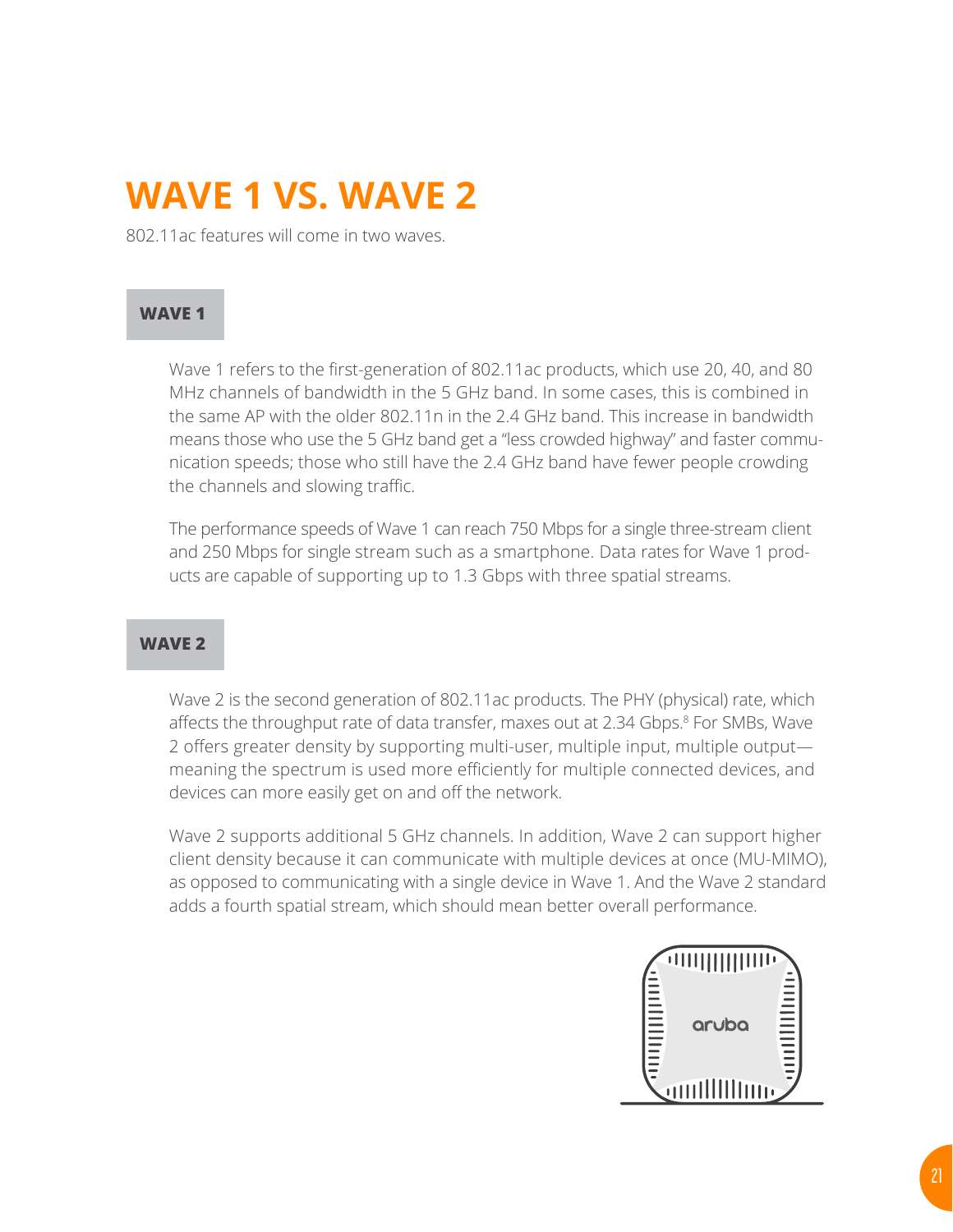## <span id="page-21-0"></span>**CONCLUSION**

San Francisco, California-based creative firm First Person has firsthand experience with the ease of setting up a cutting-edge network and the benefits it provides. Because the agency's culture is heavily team-centric and collaboration-oriented, they need the right wireless infrastructure to support employees, clients, and contractors. Even an hour delay costs thousands of dollars in lost productivity and innovation.

To meet its burgeoning needs, First Person decided to not only adopt equipment running the latest generation Wi-Fi standard, but also to move to a traditional wireless infrastructure model of APs combined with a mobility controller.

Through its established relationship with Aruba, First Person was aware of Aruba's new 802.11ac-enabled APs with patented ClientMatch technology for seamless connectivity xperiences. Whether an organization needs controller-less, no-touch Instant APs or a controller-managed AP setup, these solutions represent fundamental elements of Aruba's secure and reliable architecture.

After an implementation that took less than a week from testing to full deployment, First Person is getting reduced costs, greater staff engagement, improved customer experiences, and more sales opportunities from its new Aruba 802.11ac Wi-Fi network, according to Systems Administrator Dennis Alikpala.

With proactive management tools and an integrated wired and wireless access layer portfolio that secures mobile and IoT devices, Aruba is ready to power the mobile-cloud world—today and into the future. Notably, Aruba solutions fit SMB budgets and IT staff resources, ensuring technology staff can focus on initiatives that add business value.

#### **The Aruba portfolio includes:**

#### *Aruba Switch Series*

This selection of high performance Layer 2 and Layer 3 switches provides robust security, quality of service (QoS), stacking capabilities, energy efficiency, and ease of use for SMB deployments.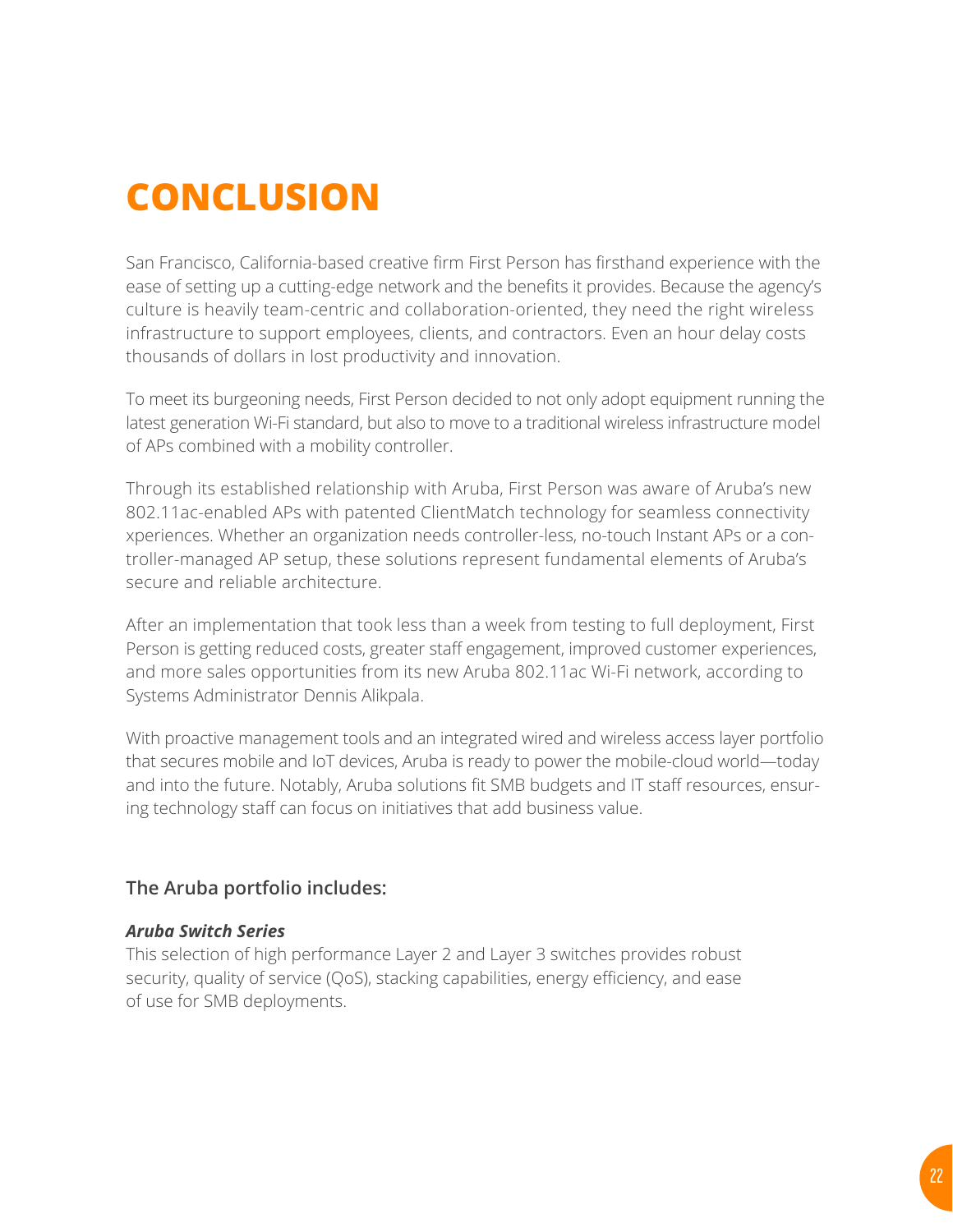#### *Aruba Access Points*

Based on the 802.11n and 802.11ac standards, Aruba APs deliver secure Wi-Fi client access to a variety of indoor and outdoor enterprise wireless LAN environments.

#### *AirWave*

AirWave offers end-to-end clarity and control over mobile users on multi-vendor, multi-site networks. It includes user location and mapping capabilities, real-time monitoring, proactive alerts, historical reporting, and troubleshooting.

#### *Aruba Central*

Aruba Central is a cloud-based software-as-a-service subscription that simplifies the management of Aruba Instant, switches and mobility controllers. It offers remote monitoring and troubleshooting, centralized configuration and firmware management, compliance reporting, and Zero Touch Provisioning.

#### **About Aruba, a Hewlett Packard Enterprise company**

At Aruba, we understand that small and midsize business owners need simple, reliable wireless networks that can be supported with limited IT resources and still provide the connectivity required by today's mobile employees. That's why we provide an integrated wired and wireless access portfolio with simplified network management to minimize business disruption.

Our fast, ultra-reliable Wi-Fi gives everyone in the office the speed they need to get the job done. You'll significantly reduce network downtime and scale effortlessly as your business grows.

It's networking made simple, reliable, and affordable. So you can focus on your business not managing your network.



a Hewlett Packard

Enterprise company